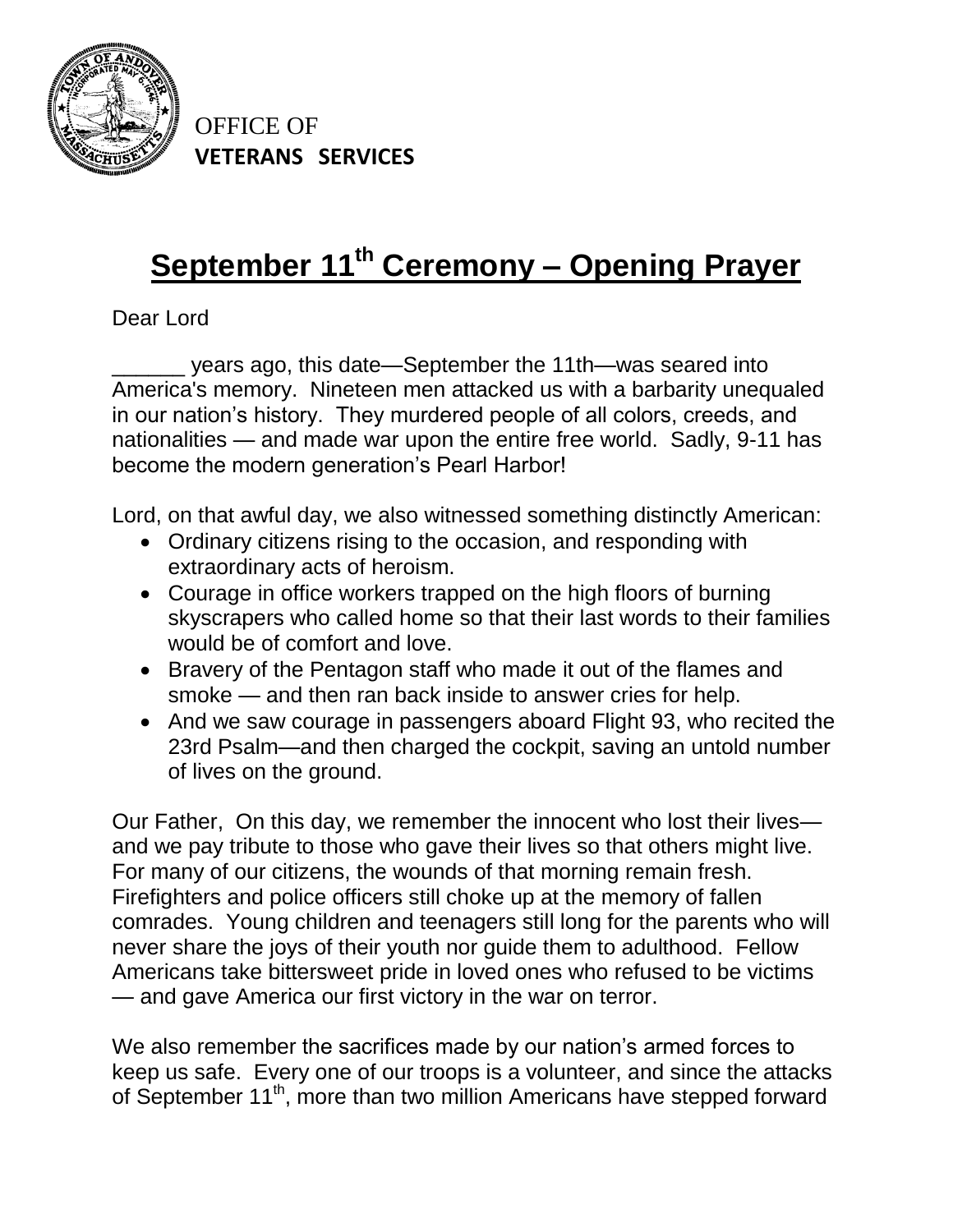to put on our nation's uniform. Over 50,000 soldiers, sailors, airmen, and guardsmen have suffered terrible injuries—and over 6,000 have given the ultimate sacrifice in the defense of freedom! America cherishes their memory and we pray for their families. We will never forget!

Lord, Out of this suffering, we resolve to honor every man and woman lost. And we seek their lasting memorial in a safer and more hopeful world.

In your name we pray….AMEN.

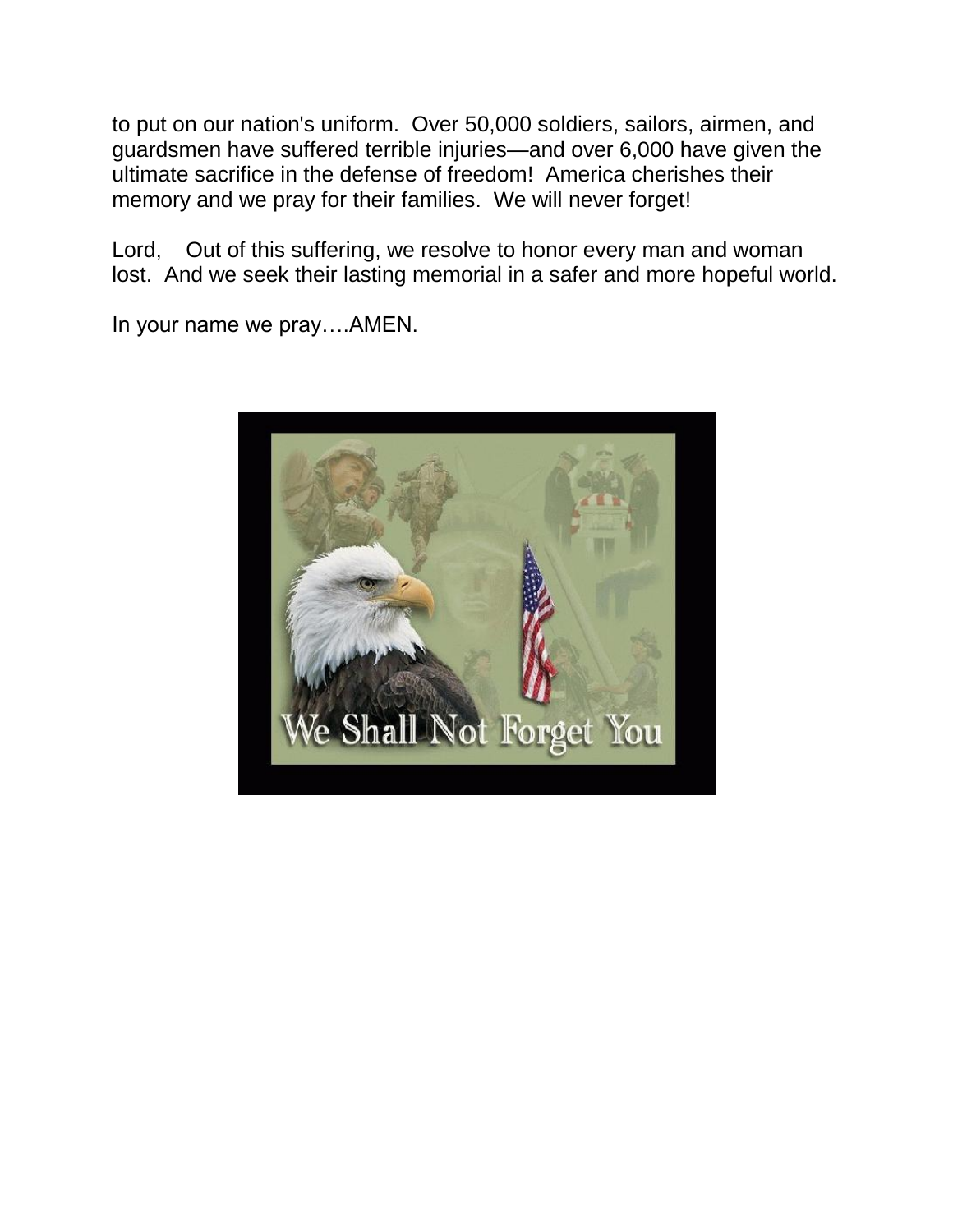## **September 11th Ceremony – Closing Prayer**

Gracious God,

Today, we come before you with heavy hearts as we remember the events of 9/11. For years, those numbers simply meant a call for help. Now they also remind us of September 11<sup>th</sup>, 2001, the date of the worst terrorist attack on the United States of America and one of the deadliest days ever on American soil.

We are here today to remember the attacks and honor those we lost from both our community and our armed forces. Andover lost Christopher Morrison, who died in the World Trade Center; Millie Naiman and flight attendant Betty Ong, who were both on American Airlines flight 11; and Len Taylor, who was on American Airlines flight 77. Their names appear on a plaque inside the town office building where residents can remember our loss.

For some of us, today is a mixed bag of emotions. We hurt deeply for those who lost their lives and those who lost their loved ones. We mourn the nearly 3,000 who died that day. We are humbled by the bravery of the first responders. We continue to grieve with our neighbors in the loss of our national innocence - our false sense of constant safety.

**We Remember** as churches, synagogues, and temples opened their doors to ALL people,

**We Remember** as strangers carried each other out of buildings,

**We Remember** as those who had - shared with those who had lost

**We Remember** the bravery of the passengers and crew of United Airlines Flight 93.

Yet, we struggle today, not wanting to get caught up in the chilling celebration, this sometimes too prideful remembrance of loss.

Lord, We still remember how the world responded, supporting us and even declaring us one people.